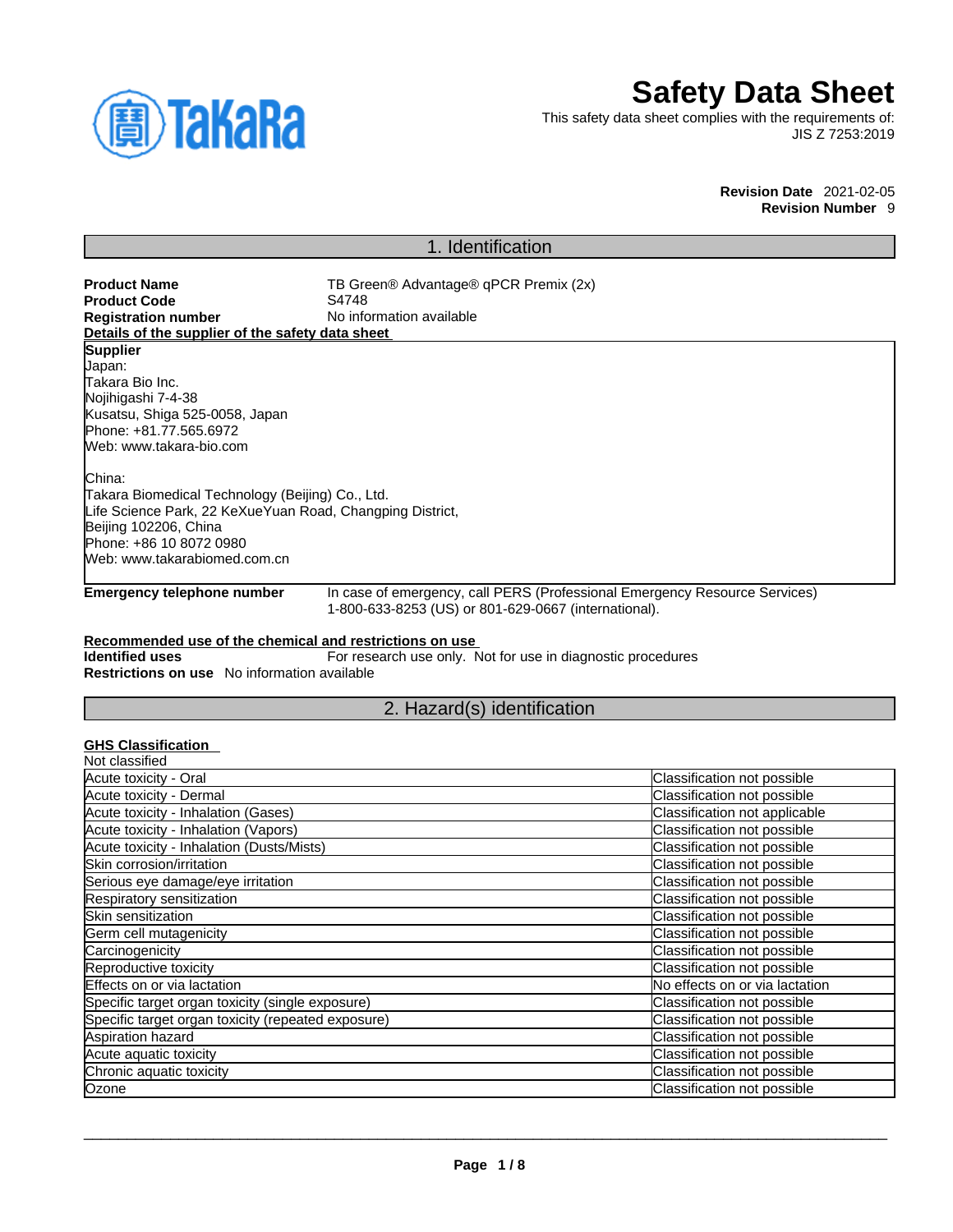### **GHS label elements**

#### **Hazard Statements**  Not classified

### **Prevention**

• Not applicable

### **Response**

• Not applicable **Storage** • Not applicable

**Disposal** • Not applicable

### **Other hazards**

No information available.

# 3. Composition/information on ingredients

### **Pure substance/mixture** Mixture

| Chemical name       | <b>CAS No</b> | Weight-% | <b>ENCS Inventory</b> | <b>ENCS Number</b> | <b>ISHL Inventory</b> | <b>ISHL No</b> |
|---------------------|---------------|----------|-----------------------|--------------------|-----------------------|----------------|
| <b>TRADE SECRET</b> | Frade secret  | ∶0.1     | Existinc              | Listed             | Existina              | Listed         |
| <b>TRADE SECRET</b> | Frade secret  | ∶ U. .   | Existinc              | Listed             | Existina              | Listed         |

## **Pollutant Release and Transfer Registry (PRTR)**

Not applicable

### **Industrial Safety and Health Law**

ISHL Notifiable Substances Not applicable

Harmful Substances Whose Names Are to be Indicated on the Label Not applicable

# **Poisonous and Deleterious Substances Control Law**

Not applicable

### 4. First-aid measures

| In case of inhalation                                 | Remove to fresh air.                                                                                                    |
|-------------------------------------------------------|-------------------------------------------------------------------------------------------------------------------------|
| In case of skin contact                               | Wash skin with soap and water.                                                                                          |
| In case of eye contact                                | Rinse thoroughly with plenty of water for at least 15 minutes, lifting lower and upper eyelids.<br>Consult a physician. |
| In case of ingestion                                  | Clean mouth with water and drink afterwards plenty of water.                                                            |
| Most important symptoms/effects,<br>acute and delayed | No information available.                                                                                               |
| Note to physicians                                    | Treat symptomatically.                                                                                                  |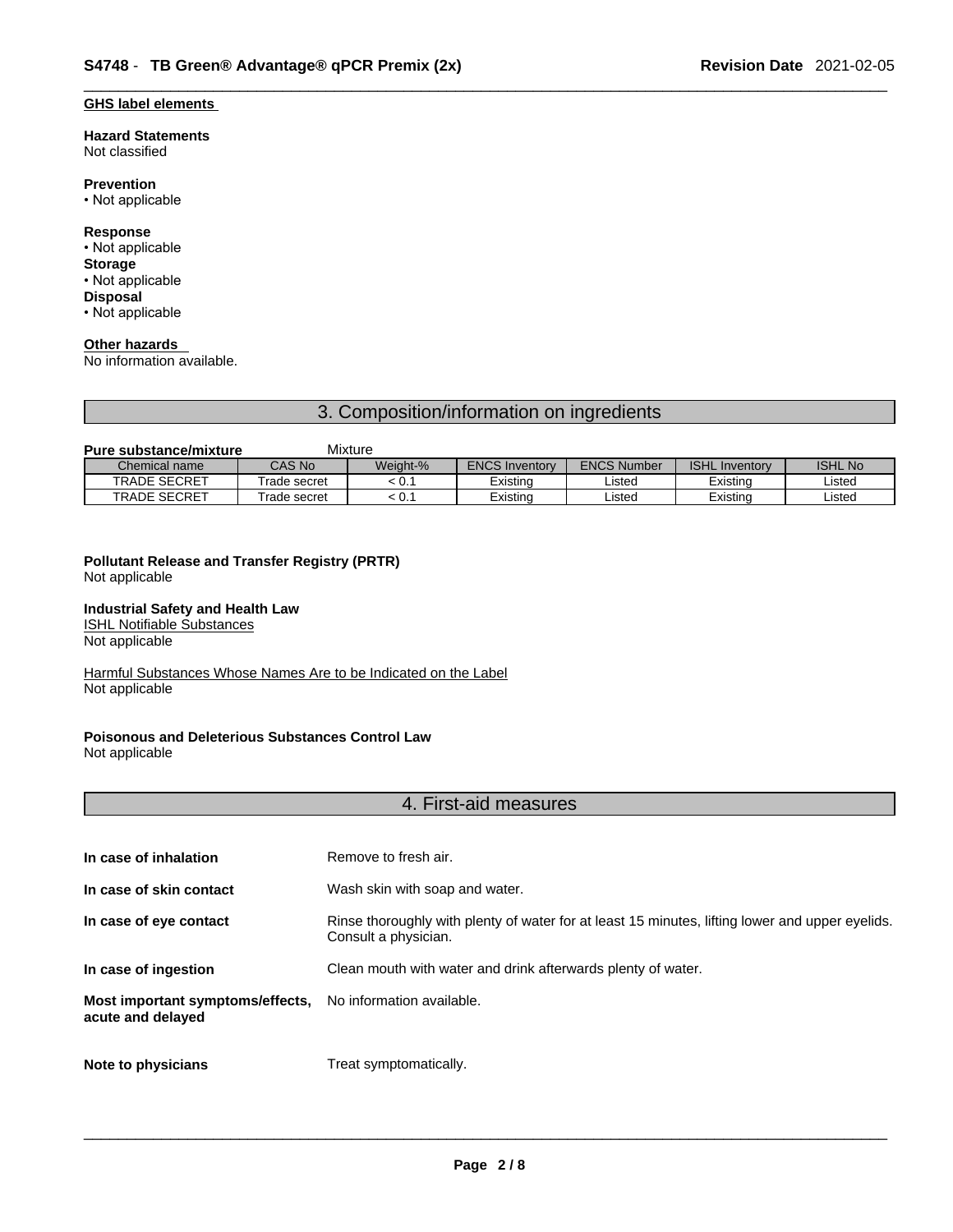|                                                                           | 5. Fire-fighting measures                                                                                                             |
|---------------------------------------------------------------------------|---------------------------------------------------------------------------------------------------------------------------------------|
| <b>Suitable Extinguishing Media</b>                                       | Use extinguishing measures that are appropriate to local circumstances and the<br>surrounding environment.                            |
| Unsuitable extinguishing media                                            | Do not scatter spilled material with high pressure water streams.                                                                     |
| Specific hazards arising from the<br>chemical                             | No information available.                                                                                                             |
| <b>Special Extinguishing Media</b><br><b>Large Fire</b>                   | Cool drums with water spray.<br>CAUTION: Use of water spray when fighting fire may be inefficient.                                    |
| Special protective equipment and<br>precautions for fire-fighters         | Firefighters should wear self-contained breathing apparatus and full firefighting turnout<br>gear. Use personal protection equipment. |
|                                                                           | 6. Accidental release measures                                                                                                        |
| Personal precautions, protective<br>equipment and emergency<br>procedures | Ensure adequate ventilation.                                                                                                          |
| For emergency responders                                                  | Use personal protection recommended in Section 8.                                                                                     |
| <b>Environmental precautions</b>                                          | See Section 12 for additional Ecological Information.                                                                                 |
| <b>Methods for containment</b>                                            | Prevent further leakage or spillage if safe to do so.                                                                                 |
| Methods for cleaning up                                                   | Pick up and transfer to properly labeled containers.                                                                                  |
| Prevention of secondary hazards                                           | Clean contaminated objects and areas thoroughly observing environmental regulations.                                                  |

# 7. Handling and storage

| <b>Handling</b>           |                                                                          |
|---------------------------|--------------------------------------------------------------------------|
| Advice on safe handling   | Handle in accordance with good industrial hygiene and safety practice.   |
| <b>Storage</b>            |                                                                          |
| <b>Storage Conditions</b> | Keep containers tightly closed in a dry, cool and well-ventilated place. |

|                                                                                | 8. Exposure controls/personal protection                                                                                                                                    |
|--------------------------------------------------------------------------------|-----------------------------------------------------------------------------------------------------------------------------------------------------------------------------|
| <b>Engineering controls</b>                                                    | <b>Showers</b><br>Eyewash stations                                                                                                                                          |
| <b>Exposure guidelines</b>                                                     | Ventilation systems.<br>This product, as supplied, does not contain any hazardous materials with occupational                                                               |
|                                                                                | exposure limits established by the region specific regulatory bodies.                                                                                                       |
| <b>Biological occupational exposure</b><br>limits                              | This product, as supplied, does not contain any hazardous materials with biological limits<br>established by the region specific regulatory bodies                          |
| <b>Environmental exposure controls</b><br><b>Personal Protective Equipment</b> | No information available.                                                                                                                                                   |
| <b>Respiratory protection</b>                                                  | No protective equipment is needed under normal use conditions. If exposure limits are<br>exceeded or irritation is experienced, ventilation and evacuation may be required. |
| <b>Eye/face protection</b><br>Skin and body protection                         | No special protective equipment required.<br>No special protective equipment required.                                                                                      |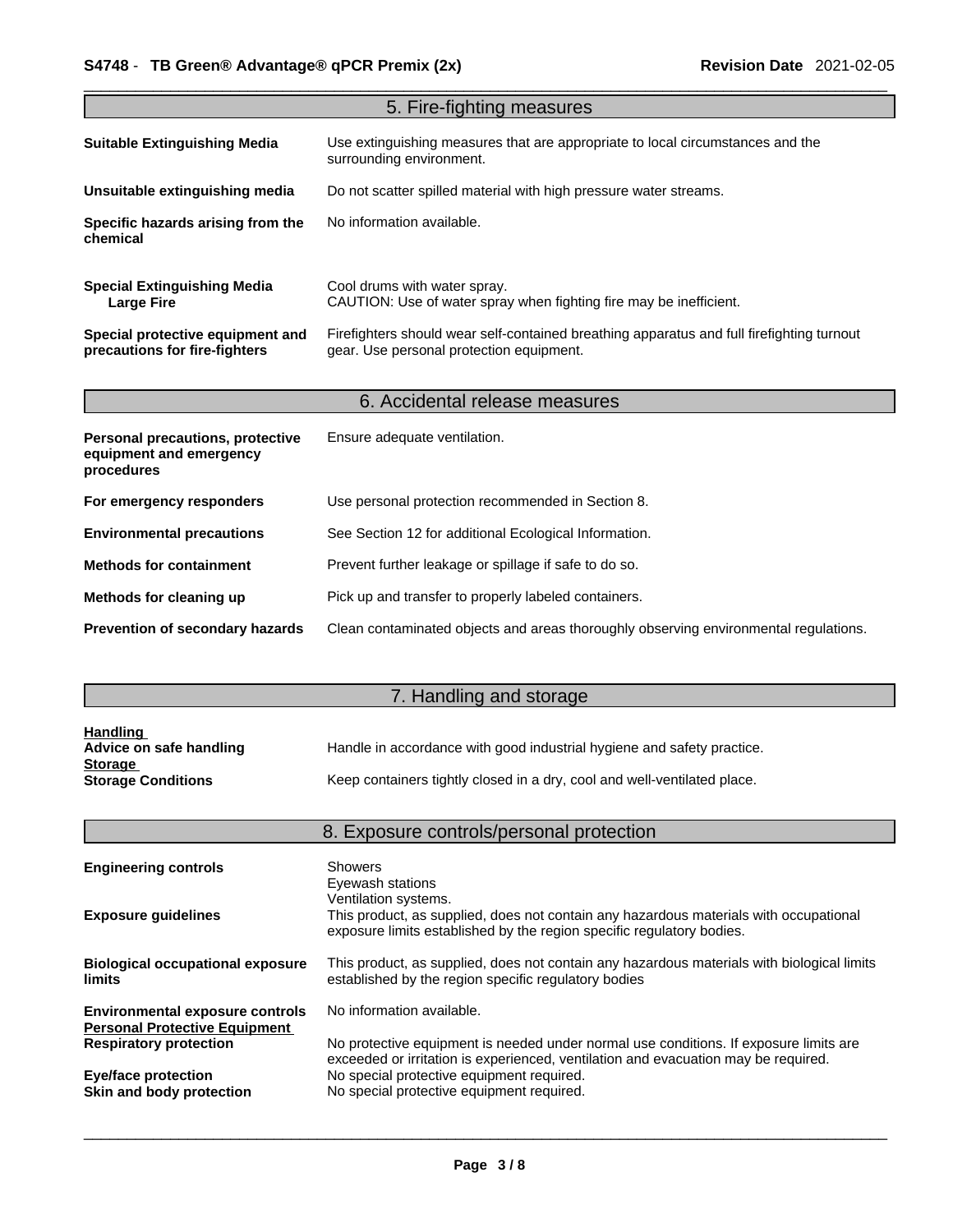### 9. Physical and chemical properties **Information on basic physical and chemical properties Appearance Aqueous solution**<br>**Physical state Aqueous solution Physical state**<br>Color **No information available Odor** Unpleasant **No information available Other information Property CONSISTED SETS Values Remarks •** Method **Remarks •** Method **Melting point / freezing point**  $\blacksquare$  **Melting point** No information available **Boiling point/boiling range (°C)** and the set of the set of the No information available **Flammability** (solid, gas) and the state of the state of the No information available **Upper/lower flammability or explosive limits Upper flammability limit: Lower flammability limit: Flash point** ASTM D 56 **Evaporation Rate**<br> **Autoignition temperature** 215 °C / 419 °F No information available<br> **Autoignition temperature** 215 °C / 419 °F No information available **Autoignition temperature** 215 °C / 419 °F No information available<br> **Decomposition temperature** 215 °C / 419 °F No information available **Decomposition temperature pH bH b Viscosity Kinematic viscosity Notified and Server Allen available** Note that Monder available **Dynamic Viscosity**<br> **Water solubility**<br> **Water solubility**<br> **Water Solubility**<br> **Water Solubility No information available Solubility in other solvents intervalsed notation No information available No** information available **Partition Coefficient (n-octanol/water)** No information available **Vapor pressure**<br> **Vapor density**<br> **Vapor density**<br> **Vapor density Vapor density**<br> **Vapor density**<br> **Relative density**<br> **Relative density Relative density** No information available **Particle characteristics Not applicable Particle Size Distribution** Not applicable

**Oxidizing properties** 

**Explosive properties**<br> **Oxidizing properties**<br>
No information available

### 10. Stability and reactivity

**Reactivity No information available. Chemical stability** Stable under normal conditions. **Possibility of hazardous reactions** None under normal processing. **Incompatible materials** None known based on information supplied. **Hazardous Decomposition Products** None known based on information supplied. **Explosion Data Sensitivity to static discharge** None. **Sensitivity to mechanical impact** None.

11. Toxicological information

**Acute toxicity** 

**Numerical measures of toxicity - Product Information**

**The following values are calculated based on chapter 3.1 of the GHS document ATEmix (inhalation-dust/mist)**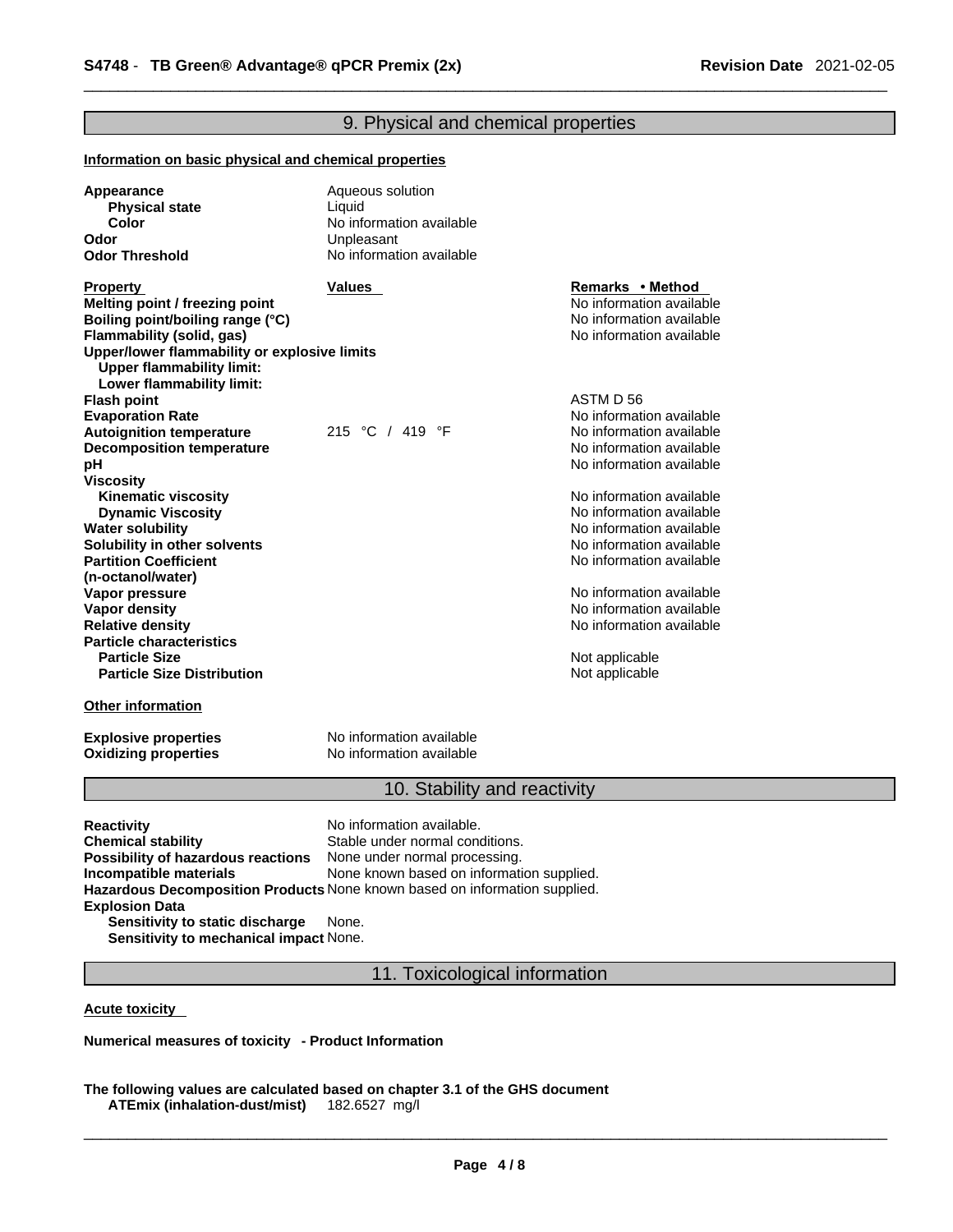2.16952 % of the mixture consists of ingredient(s) of unknown acute oral toxicity

13.73976 % of the mixture consists of ingredient(s) of unknown acute dermal toxicity

15.03976 % of the mixture consists of ingredient(s) of unknown acute inhalation toxicity (gas)

15.03976 % of the mixture consists of ingredient(s) of unknown acute inhalation toxicity (vapor)

13.73976 % of the mixture consists of ingredient(s) of unknown acute inhalation toxicity (dust/mist)

| Chemical name                                                | Oral LD50                               | Dermal LD50                                                                                    | Inhalation LC50 |
|--------------------------------------------------------------|-----------------------------------------|------------------------------------------------------------------------------------------------|-----------------|
| <b>TRADE SECRET</b>                                          | $= 37000$ mg/kg (Rat)                   |                                                                                                |                 |
| TRADE SECRET                                                 | $= 2590$ mg/kg (Rat)                    | $= 1780 \mu L/kg$<br>(Rabbit)                                                                  | $\sim$          |
| <b>Symptoms</b>                                              | No information available.               |                                                                                                |                 |
| <b>Product Information</b>                                   |                                         |                                                                                                |                 |
| Ingestion                                                    |                                         | Specific test data for the substance or mixture is not available.                              |                 |
| <b>Inhalation</b>                                            |                                         | Specific test data for the substance or mixture is not available.                              |                 |
| <b>Skin contact</b>                                          |                                         | Specific test data for the substance or mixture is not available.                              |                 |
| Eye contact                                                  |                                         | Specific test data for the substance or mixture is not available.                              |                 |
| <b>Skin corrosion/irritation</b>                             |                                         | Based on available data, the classification criteria are not met. Classification not possible. |                 |
| Serious eye damage/eye irritation                            |                                         | Based on available data, the classification criteria are not met. Classification not possible. |                 |
| Respiratory or skin sensitization                            | Classification not possible.            |                                                                                                |                 |
|                                                              |                                         |                                                                                                |                 |
| <b>Germ cell mutagenicity</b>                                |                                         | Based on available data, the classification criteria are not met. Classification not possible. |                 |
| Carcinogenicity                                              |                                         | Based on available data, the classification criteria are not met. Classification not possible. |                 |
| <b>Reproductive toxicity</b>                                 |                                         | Based on available data, the classification criteria are not met. Classification not possible. |                 |
| <b>Target organ effects</b><br><b>STOT - single exposure</b> | Kidney. Respiratory system. Eyes. Skin. | Based on available data, the classification criteria are not met. Classification not possible. |                 |
|                                                              |                                         |                                                                                                |                 |
| <b>STOT - repeated exposure</b>                              |                                         | Based on available data, the classification criteria are not met. Classification not possible. |                 |
| <b>Aspiration hazard</b>                                     |                                         | Based on available data, the classification criteria are not met. Classification not possible. |                 |

| 12. Ecological information |                                                                                     |  |  |
|----------------------------|-------------------------------------------------------------------------------------|--|--|
| <b>Ecotoxicity</b>         | Classification not possible.                                                        |  |  |
| Percentage for unknown     | 0.16952 % of the mixture consists of component(s) of unknown hazards to the aquatic |  |  |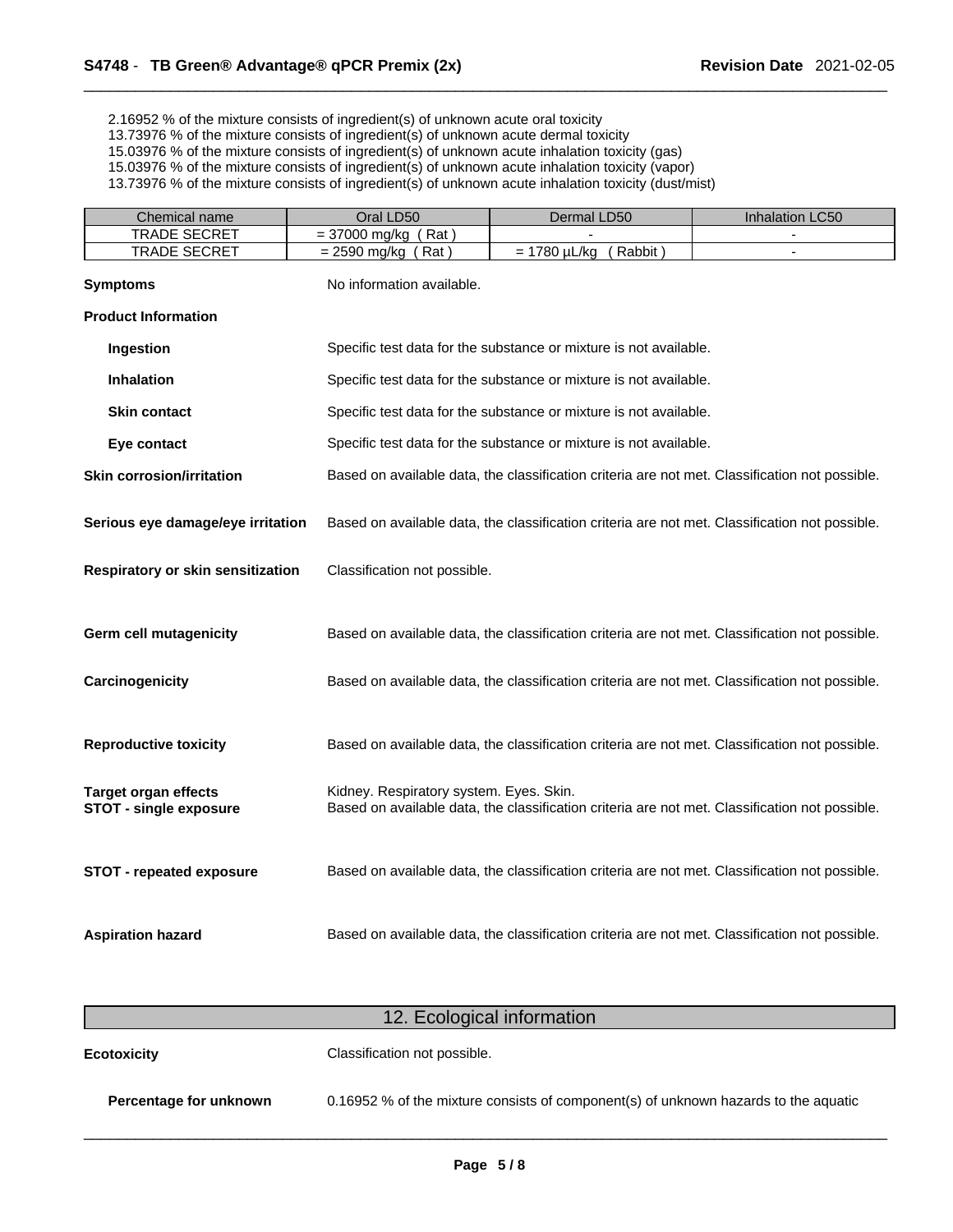| hazards                                               | environment.                                                                                                                    |                                                                                                   |                                |
|-------------------------------------------------------|---------------------------------------------------------------------------------------------------------------------------------|---------------------------------------------------------------------------------------------------|--------------------------------|
| <b>Persistence and degradability</b>                  | No information available.                                                                                                       |                                                                                                   |                                |
| <b>Bioaccumulation</b>                                | There is no data for this product.                                                                                              |                                                                                                   |                                |
| Hazardous to the ozone layer<br>Other adverse effects | Classification not possible. Based on available data, the classification criteria are not met.<br>No information available.     |                                                                                                   |                                |
| Chemical name                                         | EU - REACH (1907/2006) -<br>Article 59(1) - Candidate List<br>of Substances of Very High<br>Concern (SVHC) for<br>Authorisation | EU - REACH (1907/2006) -<br><b>Endocrine Disruptor</b><br>Assessment List of<br><b>Substances</b> | Endocrine disrupting potential |
| <b>TRADE SECRET</b>                                   | Endocrine disrupting<br>properties                                                                                              |                                                                                                   | $\blacksquare$                 |
|                                                       | 13. Disposal considerations                                                                                                     |                                                                                                   |                                |
| Waste from residues/unused<br>products                | Dispose of in accordance with local regulations. Dispose of waste in accordance with<br>environmental legislation.              |                                                                                                   |                                |
| <b>Contaminated packaging</b>                         | Do not reuse empty containers.                                                                                                  |                                                                                                   |                                |
|                                                       |                                                                                                                                 |                                                                                                   |                                |
|                                                       | 14. Transport information                                                                                                       |                                                                                                   |                                |
| <b>IMDG</b>                                           | Not regulated                                                                                                                   |                                                                                                   |                                |
| <b>ADR</b>                                            | Not regulated                                                                                                                   |                                                                                                   |                                |
|                                                       |                                                                                                                                 |                                                                                                   |                                |

**IATA** Not regulated

# **Japan Not regulated**

# 15. Regulatory information

### **National regulations**

**Pollutant Release and Transfer Registry (PRTR)** Not applicable

**Industrial Safety and Health Law** Not applicable **ISHL Notifiable Substances** Not applicable

**Poisonous and Deleterious Substances Control Law** Not applicable

**Fire Service Law:** Not applicable

### **Act on the Evaluation of Chemical Substances and Regulation of Their Manufacture, etc. (CSCL)** Not applicable

| Chemical name <sup>®</sup> | CAS No | <b>Chemical Substances Control Law</b> |
|----------------------------|--------|----------------------------------------|
| <b>SECRET</b><br>TRADE     |        | Priority assessment chemical substance |
| . SECRET<br>TRADE          |        | Priority assessment chemical substance |

**Act on Prevention of Marine Pollution and Maritime Disaster** Not applicable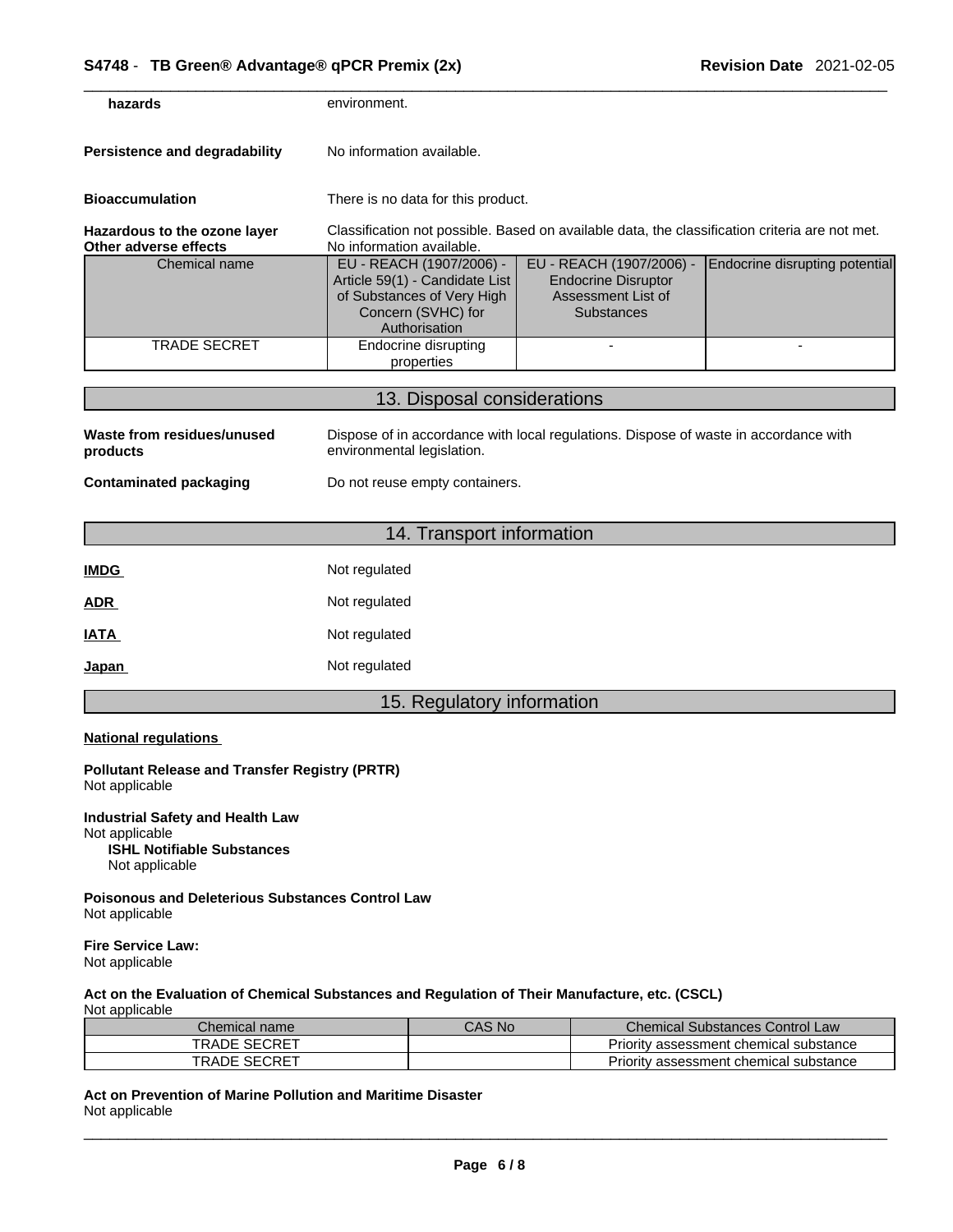### **Water Pollution Control Act**

Hazardous substance per Water Pollution Control Law article 2 and Enforcement Order article 2 **Air Pollution Control Law** Air pollutants with regulated emissions standards, Air Pollution Control Act article 3 Volatile organic compound per Air Pollution Control Law article 2, paragraph 4

### **International Regulations**

**The Stockholm Convention on Persistent Organic Pollutants** Not applicable

**The Rotterdam Convention** Not applicable

**International Inventories IECSC** .

 **Legend:** 

**TSCA** - United States Toxic Substances Control Act Section 8(b) Inventory **DSL/NDSL** - Canadian Domestic Substances List/Non-Domestic Substances List  **EINECS/ELINCS** - European Inventory of Existing Chemical Substances/European List of Notified Chemical Substances **ENCS** - Japan Existing and New Chemical Substances **IECSC** - China Inventory of Existing Chemical Substances **KECL** - Korean Existing and Evaluated Chemical Substances **PICCS** - Philippines Inventory of Chemicals and Chemical Substances **AICS** - Australian Inventory of Chemical Substances

# 16. Other information

**Revision Date** 2021-02-05<br> **Revision Note** 2021-02-05

**No information available.** 

### **Key or legend to abbreviations and acronyms used in the safety data sheet**

|         | Legend Section 8: EXPOSURE CONTROLS/PERSONAL PROTECTION |         |                     |  |
|---------|---------------------------------------------------------|---------|---------------------|--|
| TWA     | Time weighted average                                   | Ceiling | Maximum limit value |  |
| $\star$ | Skin designation                                        |         | Sensitizers         |  |
| $**$    | Hazard Designation                                      |         |                     |  |

### **Key literature references and sources for data used to compile the SDS**

Agency for Toxic Substances and Disease Registry (ATSDR)

U.S. Environmental Protection Agency ChemView Database

European Chemicals Agency

European Food Safety Authority (EFSA)

EPA (Environmental Protection Agency)

Acute Exposure Guideline Level(s) (AEGL(s))

U.S. Environmental Protection Agency Federal Insecticide, Fungicide, and Rodenticide Act

U.S. Environmental Protection Agency High Production Volume Chemicals

Food Research Journal

Hazardous Substance Database

International Uniform Chemical Information Database (IUCLID)

Japan GHS Classification

Australia National Industrial Chemicals Notification and Assessment Scheme (NICNAS)

NIOSH (National Institute for Occupational Safety and Health)

National Library of Medicine's ChemID Plus (NLM CIP)

National Library of Medicine's PubMed database (NLM PUBMED)

National Toxicology Program (NTP)

New Zealand's Chemical Classification and Information Database (CCID)

Organization for Economic Co-operation and Development Environment, Health, and Safety Publications Organization for Economic Co-operation and Development High Production Volume Chemicals Program

Organization for Economic Co-operation and Development Screening Information Data Set

World Health Organization

### **Disclaimer**

This SDS complies with the requirements of JIS Z 7253:2019 (Japan). The information provided in this Safety Data Sheet is correct